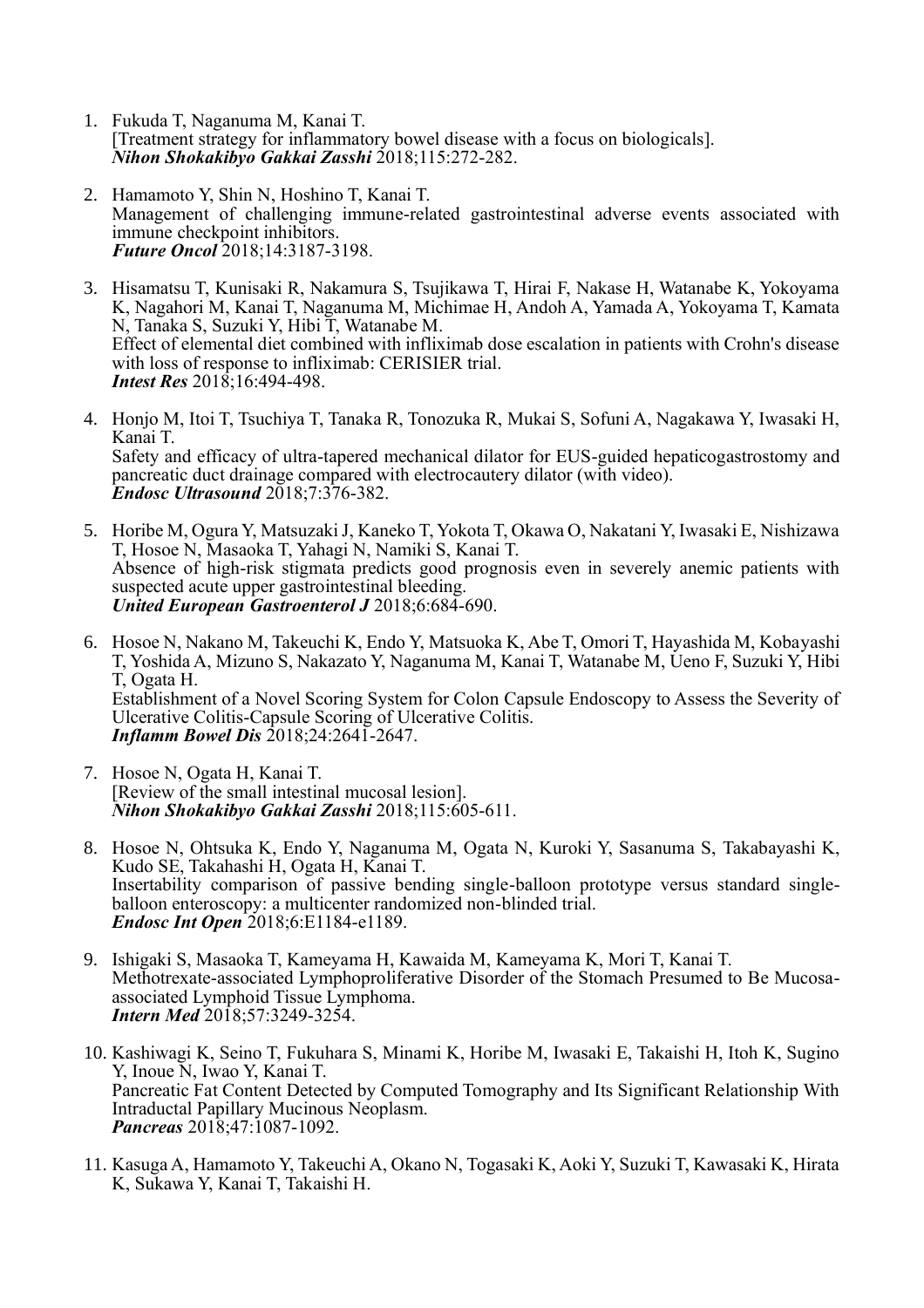Post-progression survival following second-line chemotherapy in patients with advanced pancreatic cancer previously treated with gemcitabine: a meta-analysis. *Invest New Drugs* 2018;36:939-948.

- 12. Kinoshita S, Uraoka T, Nishizawa T, Naganuma M, Iwao Y, Ochiai Y, Fujimoto A, Goto O, Shimoda M, Ogata H, Kanai T, Yahagi N. The role of colorectal endoscopic submucosal dissection in patients with ulcerative colitis. *Gastrointest Endosc* 2018;87:1079-1084.
- 13. Kurokawa S, Kishimoto T, Mizuno S, Masaoka T, Naganuma M, Liang KC, Kitazawa M, Nakashima M, Shindo C, Suda W, Hattori M, Kanai T, Mimura M. The effect of fecal microbiota transplantation on psychiatric symptoms among patients with irritable bowel syndrome, functional diarrhea and functional constipation: An open-label observational study. *J Affect Disord* 2018;235:506-512.
- 14. Masaoka T, Kameyama H, Yamane T, Yamamoto Y, Takeuchi H, Suzuki H, Kitagawa Y, Kanai T. Pathophysiology of Potassium-competitive Acid Blocker-refractory Gastroesophageal Reflux and the Potential of Potassium-competitive Acid Blocker Test. *J Neurogastroenterol Motil* 2018;24:577-583.
- 15. Matsuoka K, Hamada S, Shimizu M, Nanki K, Mizuno S, Kiyohara H, Arai M, Sugimoto S, Iwao Y, Ogata H, Hisamatsu T, Naganuma M, Kanai T, Mochizuki M, Hashiguchi M. Factors predicting the therapeutic response to infliximab during maintenance therapy in Japanese patients with Crohn's disease. *PLoS One* 2018;13:e0204632.
- 16. Matsuoka K, Kobayashi T, Ueno F, Matsui T, Hirai F, Inoue N, Kato J, Kobayashi K, Kobayashi K, Koganei K, Kunisaki R, Motoya S, Nagahori M, Nakase H, Omata F, Saruta M, Watanabe T, Tanaka T, Kanai T, Noguchi Y, Takahashi KI, Watanabe K, Hibi T, Suzuki Y, Watanabe M, Sugano K, Shimosegawa T. Evidence-based clinical practice guidelines for inflammatory bowel disease. *J Gastroenterol* 2018;53:305-353.
- 17. Matsuoka K, Uemura Y, Kanai T, Kunisaki R, Suzuki Y, Yokoyama K, Yoshimura N, Hibi T. Efficacy of Bifidobacterium breve Fermented Milk in Maintaining Remission of Ulcerative Colitis. *Dig Dis Sci* 2018;63:1910-1919.
- 18. Matsuzaki J, Suzuki H, Togawa K, Yamane T, Mori H, Komori T, Masaoka T, Kanai T. Burden of impaired sleep quality on work productivity in functional dyspepsia. *United European Gastroenterol J* 2018;6:398-406.
- 19. Mikami Y, Takada Y, Hagihara Y, Kanai T. Innate lymphoid cells in organ fibrosis. *Cytokine Growth Factor Rev* 2018;42:27-36.
- 20. Minami K, Iwasaki E, Itoi T, Fukuhara S, Horibe M, Seino T, Kawasaki S, Katayama T, Takimoto Y, Tamagawa H, Machida Y, Hamamoto Y, Ogata H, Kanai T. Successful EUS-guided antegrade stenting for malignant severe biliary obstruction combined with a newly developed plastic stent. *Endosc Int Open* 2018;6:E1336-e1339.
- 21. Miyanaga R, Hosoe N, Naganuma M, Hirata K, Fukuhara S, Nakazato Y, Ojiro K, Iwasaki E, Yahagi N, Ogata H, Kanai T. Complications and outcomes of routine endoscopy in the very elderly. *Endosc Int Open* 2018;6:E224-e229.
- 22. Miyoshi J, Matsuoka K, Yoshida A, Naganuma M, Hisamatsu T, Yajima T, Inoue N, Okamoto S,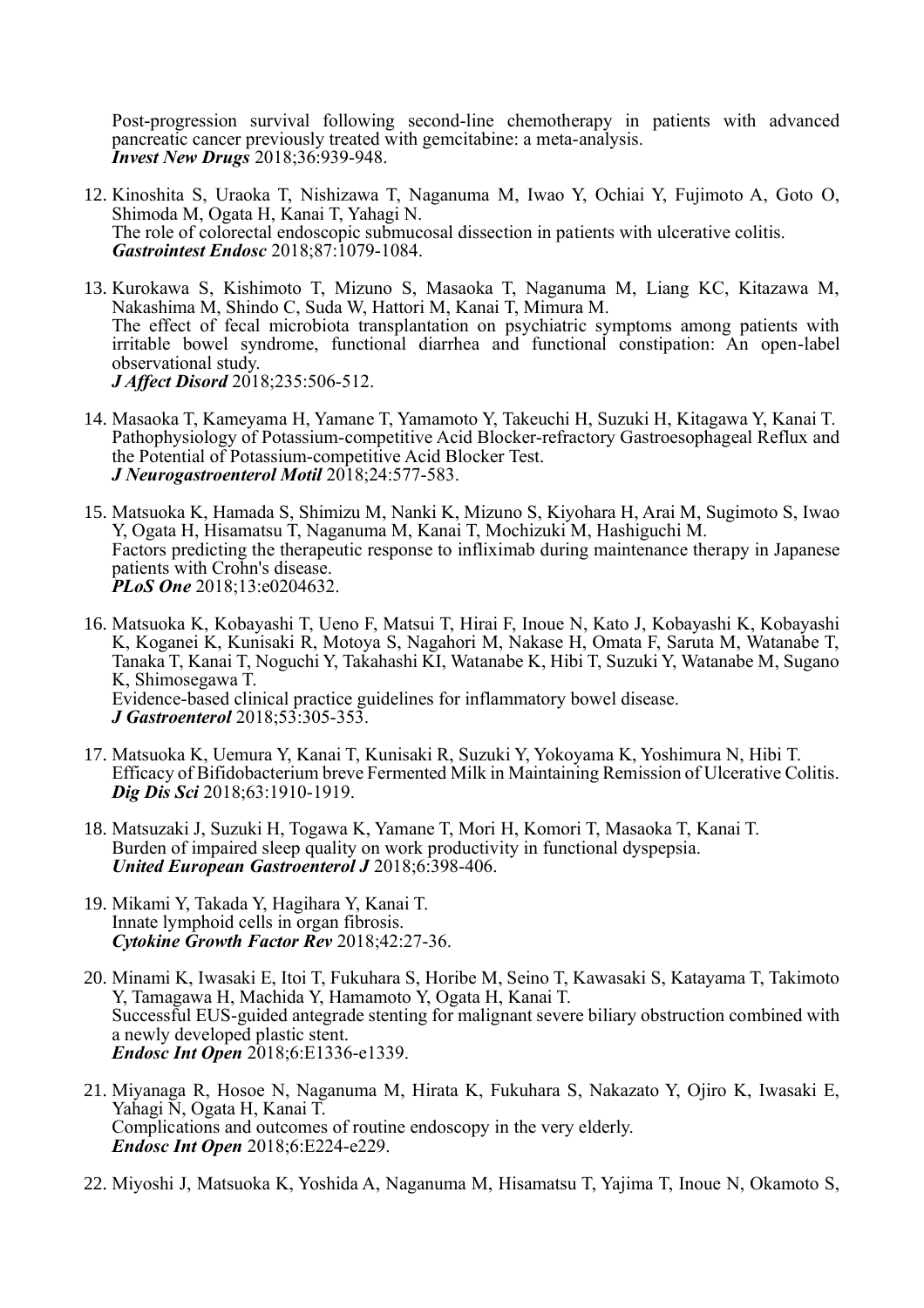Iwao Y, Ogata H, Ueno F, Hibi T, Kanai T. 5-Aminosalicylic acid aggravates colitis mimicking exacerbation of ulcerative colitis. *Intest Res* 2018;16:635-640.

- 23. Miyoshi S, Tsugawa H, Matsuzaki J, Hirata K, Mori H, Saya H, Kanai T, Suzuki H. Inhibiting xCT Improves 5-Fluorouracil Resistance of Gastric Cancer Induced by CD44 Variant 9 Expression. *Anticancer Res* 2018;38:6163-6170.
- 24. Mizuno S, Nanki K, Kanai T. [Future perspectives on fecal microbiota transplantation]. *Nihon Shokakibyo Gakkai Zasshi* 2018;115:449-459.
- 25. Mori H, Suzuki H, Matsuzaki J, Masaoka T, Kanai T. Acquisition of double mutation in gyrA caused high resistance to sitafloxacin in Helicobacter pylori after unsuccessful eradication with sitafloxacin-containing regimens. *United European Gastroenterol J* 2018;6:391-397.
- 26. Mori K, Naganuma M, Mizuno S, Suzuki H, Kitazume MT, Shimamura K, Chiba S, Sugita A, Matsuoka K, Hisamatsu T, Kanai T. beta-(1,3)-Glucan derived from Candida albicans induces inflammatory cytokines from macrophages and lamina propria mononuclear cells derived from patients with Crohn's disease. *Intest Res* 2018;16:384-392.
- 27. Murakami Y, Sugiyama K, Ebinuma H, Nakamoto N, Ojiro K, Chu PS, Taniki N, Saito Y, Teratani T, Koda Y, Suzuki T, Saito K, Fukasawa M, Ikeda M, Kato N, Kanai T, Saito H. Dual effects of the Nrf2 inhibitor for inhibition of hepatitis C virus and hepatic cancer cells. *BMC Cancer* 2018;18:680.
- 28. Naganuma M, Sugimoto S, Mitsuyama K, Kobayashi T, Yoshimura N, Ohi H, Tanaka S, Andoh A, Ohmiya N, Saigusa K, Yamamoto T, Morohoshi Y, Ichikawa H, Matsuoka K, Hisamatsu T, Watanabe K, Mizuno S, Suda W, Hattori M, Fukuda S, Hirayama A, Abe T, Watanabe M, Hibi T, Suzuki Y, Kanai T. Efficacy of Indigo Naturalis in a Multicenter Randomized Controlled Trial of Patients With Ulcerative Colitis. *Gastroenterology* 2018;154:935-947.
- 29. Namkoong H, Ishii M, Fujii H, Yagi K, Asami T, Asakura T, Suzuki S, Hegab AE, Kamata H, Tasaka S, Atarashi K, Nakamoto N, Iwata S, Honda K, Kanai T, Hasegawa N, Koyasu S, Betsuyaku T.

Clarithromycin expands CD11b+Gr-1+ cells via the STAT3/Bv8 axis to ameliorate lethal endotoxic shock and post-influenza bacterial pneumonia. *PLoS Pathog* 2018;14:e1006955.

- 30. Nanki K, Mizuno S, Matsuoka K, Ono K, Sugimoto S, Kiyohara H, Arai M, Nakashima M, Takeshita K, Saigusa K, Senoh M, Fukuda T, Naganuma M, Kato H, Suda W, Hattori M, Kanai T. Fecal microbiota transplantation for recurrent Clostridium difficile infection in a patient with ulcerative colitis. *Intest Res* 2018;16:142-146.
- 31. Nanki K, Toshimitsu K, Takano A, Fujii M, Shimokawa M, Ohta Y, Matano M, Seino T, Nishikori S, Ishikawa K, Kawasaki K, Togasaki K, Takahashi S, Sukawa Y, Ishida H, Sugimoto S, Kawakubo H, Kim J, Kitagawa Y, Sekine S, Koo BK, Kanai T, Sato T. Divergent Routes toward Wnt and R-spondin Niche Independency during Human Gastric Carcinogenesis. *Cell* 2018;174:856-869.e17.
- 32. Nishizawa T, Akimoto T, Uraoka T, Mitsunaga Y, Maehata T, Ochiai Y, Fujimoto A, Goto O, Kanai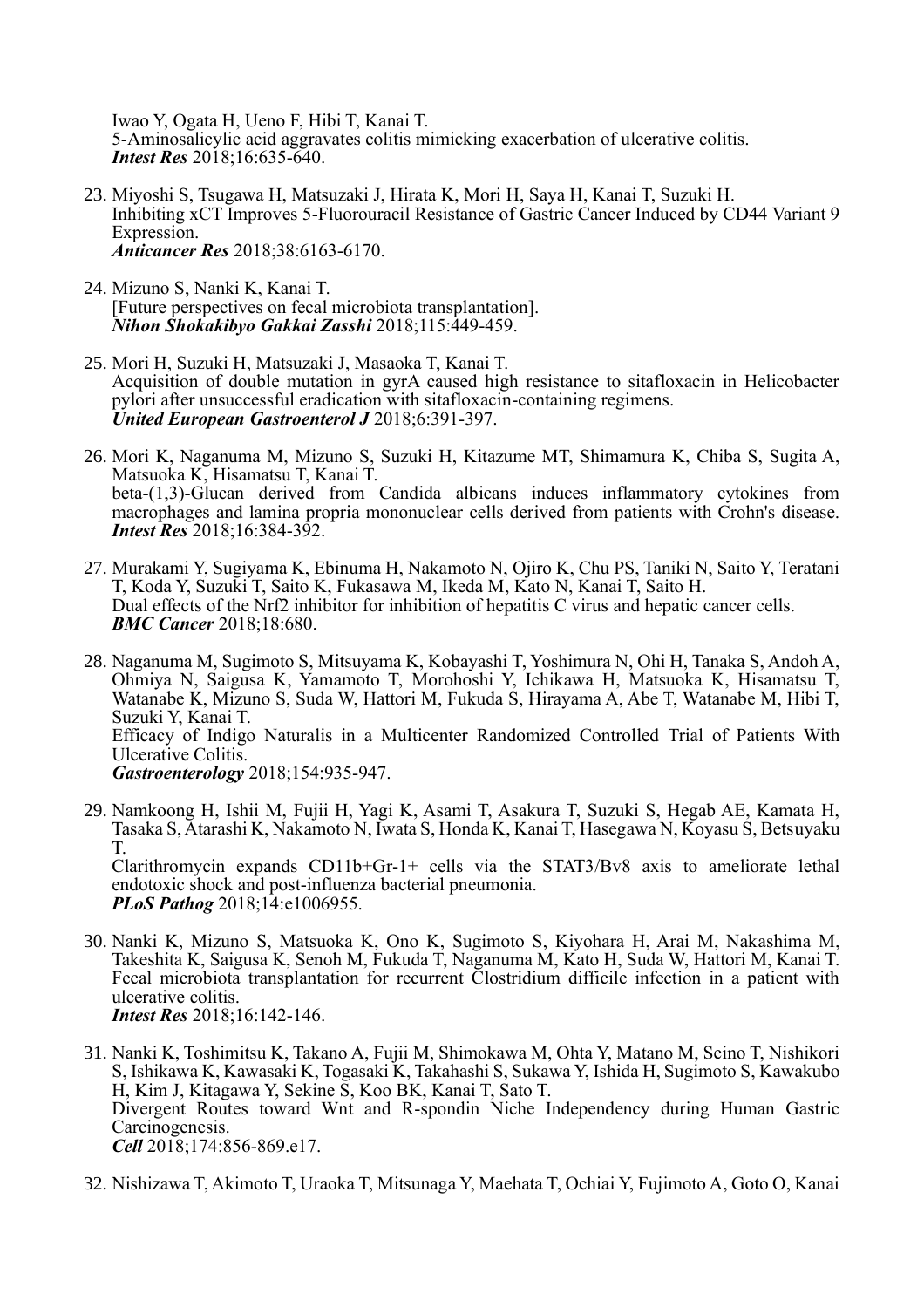T, Yahagi N. Endoscopic string clip suturing method: a prospective pilot study (with video). *Gastrointest Endosc* 2018;87:1074-1078.

- 33. Nishizawa T, Suzuki H, Arita M, Kataoka Y, Fukagawa K, Ohki D, Hata K, Uraoka T, Kanai T, Yahagi N, Toyoshima O. Pethidine dose and female sex as risk factors for nausea after esophagogastroduodenoscopy. *J Clin Biochem Nutr* 2018;63:230-232.
- 34. Seino T, Kawasaki S, Shimokawa M, Tamagawa H, Toshimitsu K, Fujii M, Ohta Y, Matano M, Nanki K, Kawasaki K, Takahashi S, Sugimoto S, Iwasaki E, Takagi J, Itoi T, Kitago M, Kitagawa Y, Kanai T, Sato T. Human Pancreatic Tumor Organoids Reveal Loss of Stem Cell Niche Factor Dependence during Disease Progression. *Cell Stem Cell* 2018;22:454-467.e6.
- 35. Sugimoto S, Ohta Y, Fujii M, Matano M, Shimokawa M, Nanki K, Date S, Nishikori S, Nakazato Y, Nakamura T, Kanai T, Sato T. Reconstruction of the Human Colon Epithelium In Vivo. *Cell Stem Cell* 2018;22:171-176.e5.
- 36. Sukawa Y, Hamamoto Y, Kanai T. [Immune Checkpoint Induced Colitis]. *Gan To Kagaku Ryoho* 2018;45:1027-1030.
- 37. Sun X, Hosoe N, Miyanaga R, Kimura K, Mizuno S, Takabayashi K, Naganuma M, Niizeki H, Seki A, Ogata H, Kanai T. A male Korean who was diagnosed with chronic enteropathy associated with SLCO2A1 (CEAS): case report with literature review. *BMJ Open Gastroenterol* 2018;5:e000223.
- 38. Taniki N, Nakamoto N, Chu PS, Mikami Y, Amiya T, Teratani T, Suzuki T, Tsukimi T, Fukuda S, Yamaguchi A, Shiba S, Miyake R, Katayama T, Ebinuma H, Kanai T. Intestinal barrier regulates immune responses in the liver via IL-10-producing macrophages. *JCI Insight* 2018;3.
- 39. Teratani T, Tomita K, Suzuki T, Furuhashi H, Irie R, Nishikawa M, Yamamoto J, Hibi T, Miura S, Minamino T, Oike Y, Hokari R, Kanai T. Aortic carboxypeptidase-like protein, a WNT ligand, exacerbates nonalcoholic steatohepatitis. *J Clin Invest* 2018;128:1581-1596.
- 40. Togasaki K, Sukawa Y, Kanai T, Takaishi H. Clinical efficacy of immune checkpoint inhibitors in the treatment of unresectable advanced or recurrent gastric cancer: an evidence-based review of therapies. *Onco Targets Ther* 2018;11:8239-8250.
- 41. Ugamura A, Chu PS, Nakamoto N, Taniki N, Ojiro K, Hibi T, Shinoda M, Obara H, Masugi Y, Yamaguchi A, Shiba S, Morikawa R, Usui S, Ebinuma H, Kitagawa Y, Saito H, Kanai T. Liver Fibrosis Markers Improve Prediction of Outcome in Non-Acetaminophen-Associated Acute Liver Failure. *Hepatol Commun* 2018;2:1331-1343.
- 42. Wada M, Kato M, Hirai Y, Kubosawa Y, Sunata Y, Abe K, Hirata T, Takada Y, Banno S, Takatori Y, Kinoshita S, Mori H, Takabayashi K, Kikuchi M, Kikuchi M, Suzuki M, Kanai T, Uraoka T. Initial Management of Colonic Diverticular Bleeding: Observational Study. *Digestion* 2018;98:41-47.
- 43. Watanabe K, Matsumoto T, Hisamatsu T, Nakase H, Motoya S, Yoshimura N, Ishida T, Kato S,